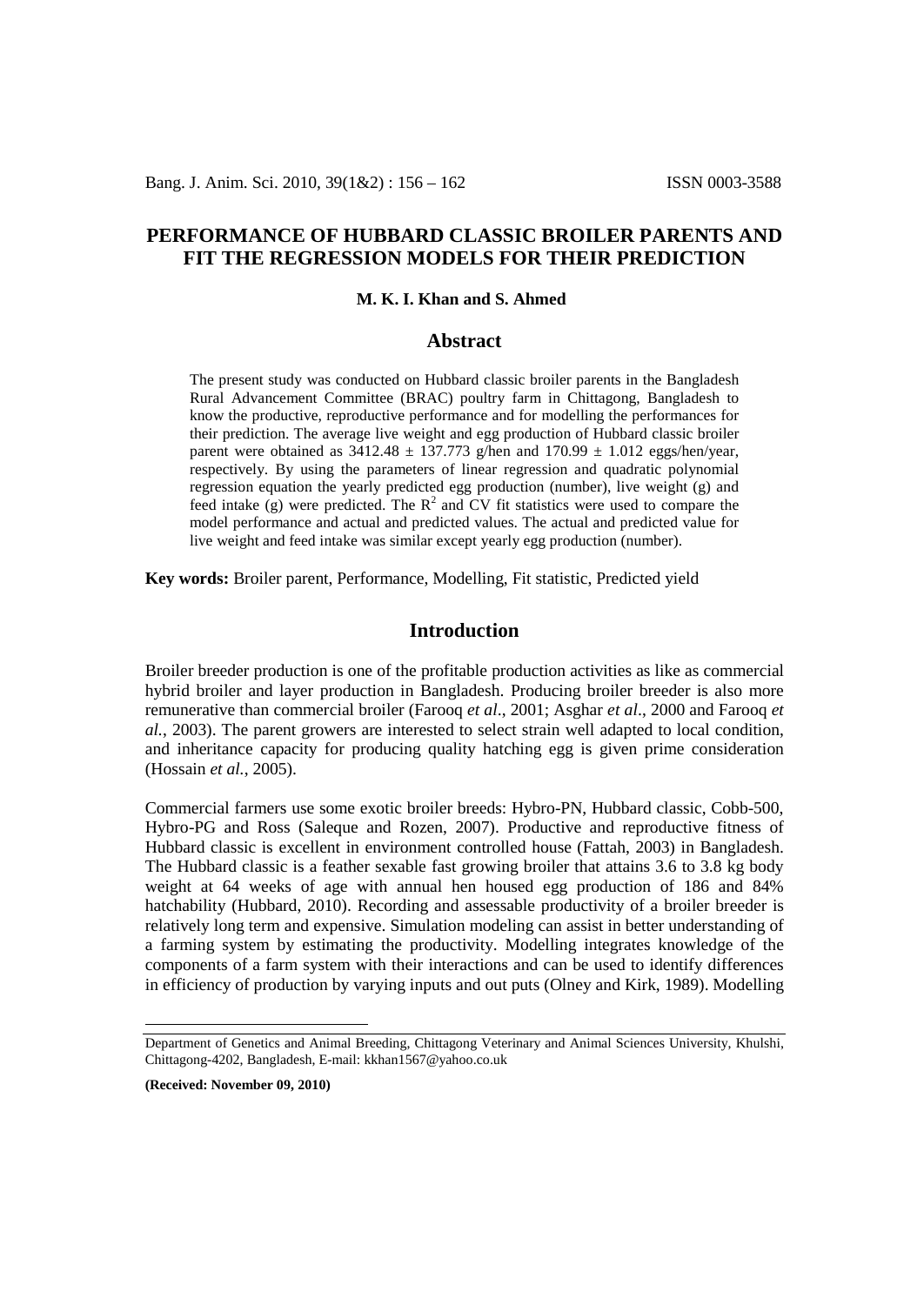Bang. J. Anim. Sci. 2010, 39(1&2)

assists researcher, policy maker and farmer in making decision to improve sustainability and farm profitability. Various types of models for the egg production of broiler breeder have been found in literature: a simple 3 parametric model (Wood model) for individual weekly egg production; a logistic model, which including the both increasing and decreasing phase (Yang *et al*., 1989; Grossman and Koops, 2001); and a stochastic simulation model of egg production (Alvarez and Hocking, 2007). The applicability of models on egg production under tropical environment including Bangladesh is limited.

The current study was, therefore, designed (i) for assessing the productive and reproductive performance of Hubbard classic broiler parents and (ii) to model the traits of Hubbard classic broiler parents for their prediction.

# **Materials and Methods**

This study was conducted in 2009 on 6046 Hubbard classic breeder parent in the Bangladesh Rural Advancement Committee (BRAC) Poultry farm in Chittagong.

### **Performance and management of Hubbard classic broiler parent**

Data on egg production, body weight, feed intake and hatchability performance along with related information on management such as housing, lighting, feeding and nutrition and vaccination were collected from the record book of BRAC poultry farm from 27 to 61 weeks of ages of the hens by visiting the farm frequently. The statistical analysis of the collected data was done by using PROC GLM of SAS (SAS, 2000).

The Hubbard classic broiler parents were reared in environment control house with appropriate bio-security measures. The eggs were hatched by forced-draft electric incubator and on deep litter (disinfected rice husk) floor were used for brooding and also for breeders. The brooder temperature was maintained in the range of  $22-35^{\circ}$ C for a period of 4 weeks. Lighting schedule: first 2 days 24 hours duration with lighting intensity 60 lux; from day 3 to 17 with a 1 hour deduction keeping the lighting intensity 40 to 5 lux; from day 18 to 21 weeks the duration of lighting was 8 hours with lighting intensity 5 lux then the birds were kept under normal lighting conditions. The standard feeding and nutrition schedule for starter was: energy 2800 kcal/kg, CP 19%, Lysine 1.10% and Methionine 0.70%; for grower: energy 2700 kcal/kg, CP 16%, Lysine 0.75% and Methionine 0.55%; for pre-layer: energy 2750 kcal/kg, CP 17%, Lysine 0.85% and Methionine 0.50%; for breeder: energy 2750 kcal/kg, CP 16%, Lysine 0.75% and Methionine 0.60% and for male in production: energy 2700 kcal/kg, CP 14%, Lysine 0.70% and Methionine 0.60%, respectively. In addition, all other essential vitamins and minerals were balanced. A skip feeding schedule was also followed in every alternative day. Mainly three types of mating (pan mating, flock mating and artificial insemination) were carried out to maintain the quality of hatching eggs. Other management practices such as debarking, laying hen management, and proper vaccination against the infectious diseases were followed.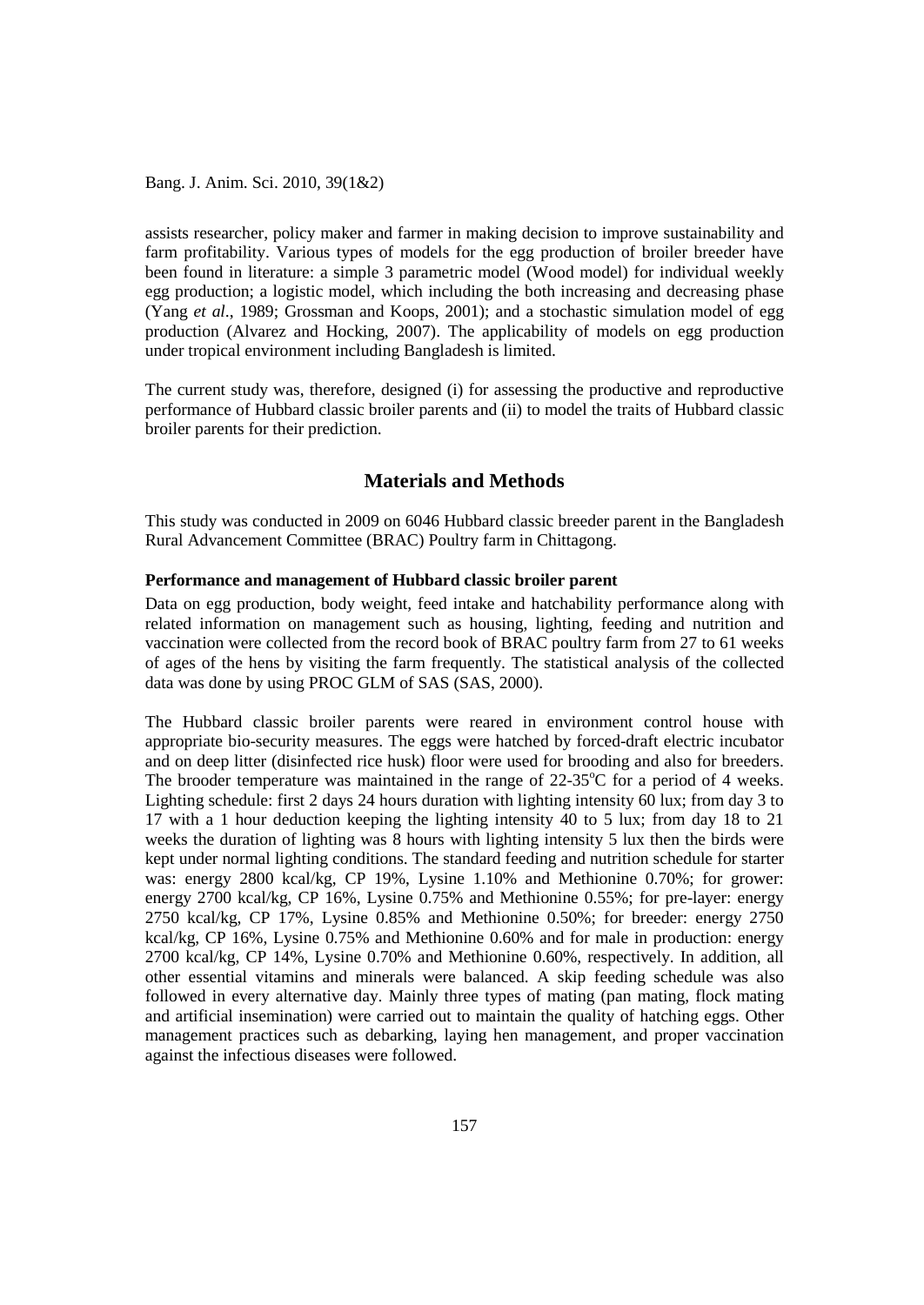#### **Modeling the performances**

The linear regression equation  $(Y = a + bx)$ , where, Y is the value of the traits, x is the ages of hens, and a and b are the parameters that define the shape of the curve) and the quadratic polynomial regression equation (Y = a + bx + cx<sup>2</sup>), where, Y is the value of the traits, x is the ages of hens, and a, b and c are parameters that define the shape of the curve) were fitted using PROC MIXED of SAS to estimate their parameters (a, b and c). The goodness-of-fit of predicted values to actual records, and model performance were compared by the fit statistics: coefficient of determination  $(R^2)$  and coefficient of variation (CV). The values of  $R<sup>2</sup>$  and CV were obtained by fitting each predicted value for each week from linear regression and quadratic polynomial regression, as a dependent variable with model parameters (a, b and c) and weekly production as independent variables with the PROC MIXED procedure of SAS. The predicted egg production for Hubbard Classic parents from the linear regression and quadratic polynomial regression was obtained by including its parameter values in PROC GLM of SAS (SAS, 2000).

The following statistical model was used to obtain the least square means for each parameter, goodness of fit  $(R^2 \text{ and CV})$  and predicted values of the regression models. The model is given as:  $Y_{ii} = \mu + A_i + \text{eij}$  Where,  $Y_{ii}$  is the predicted value of the trait,  $\mu$  is the overall mean,  $A_i$  is the effect of age and  $e_{ij}$  is the residual effect, distributed as N (0  $\sigma^2$ ). The mean differences were compared using least significant difference (lsd) (Steel *et al.* 1997) at 5% level of significance.

## **Results and Discussion**

## **Productive and reproductive performance of Hubbard classic broiler parents**

The mean ± standard error values of different productive and reproductive traits of Hubbard classic broiler parents are shown in Table 1. Table 1 indicates that the Hubbard classic was heavier (3412.48  $\pm$  137.773 g/hen) and higher egg producers (egg no.170.99  $\pm$ 1.012/hen/year in comparison with other broiler parents (e.g. Cobb-500). Enting (2007) found Cobb-500 attained 2550g live weight at 65 weeks of age and the female breeder produce 163.3 eggs (Cobb-500, 2008). In the present study, average feed intake was 167.7  $\pm$ 7.61g/hen/day which was higher than the reported value of 156g/hen/day for Cobb-500 (Enting, 2007). However, the hatchability (%) of Hubbard classic parents was higher (94.5%) in comparison with standard performance (84%) of Cobb-500 (Cobb 500, 2008). It has been stated that the performance of Hubbard classic broiler parents is higher in comparison with other available broiler parent stock in Bangladesh (Fattah, 2003).

### **Model parameters of different traits and curve shape**

The values of linear regression and quadratic polynomial regression equation of weekly egg production, live weight and feed intake of Hubbard classic broiler parents are shown in Table 2. Fig. 1 to 6 showed the curve shape of the weekly egg production, live weight and feed intake of Hubbard classic broiler parents after fitting the linear regression and quadratic polynomial regression. The shape of the regression curve differed between linear regression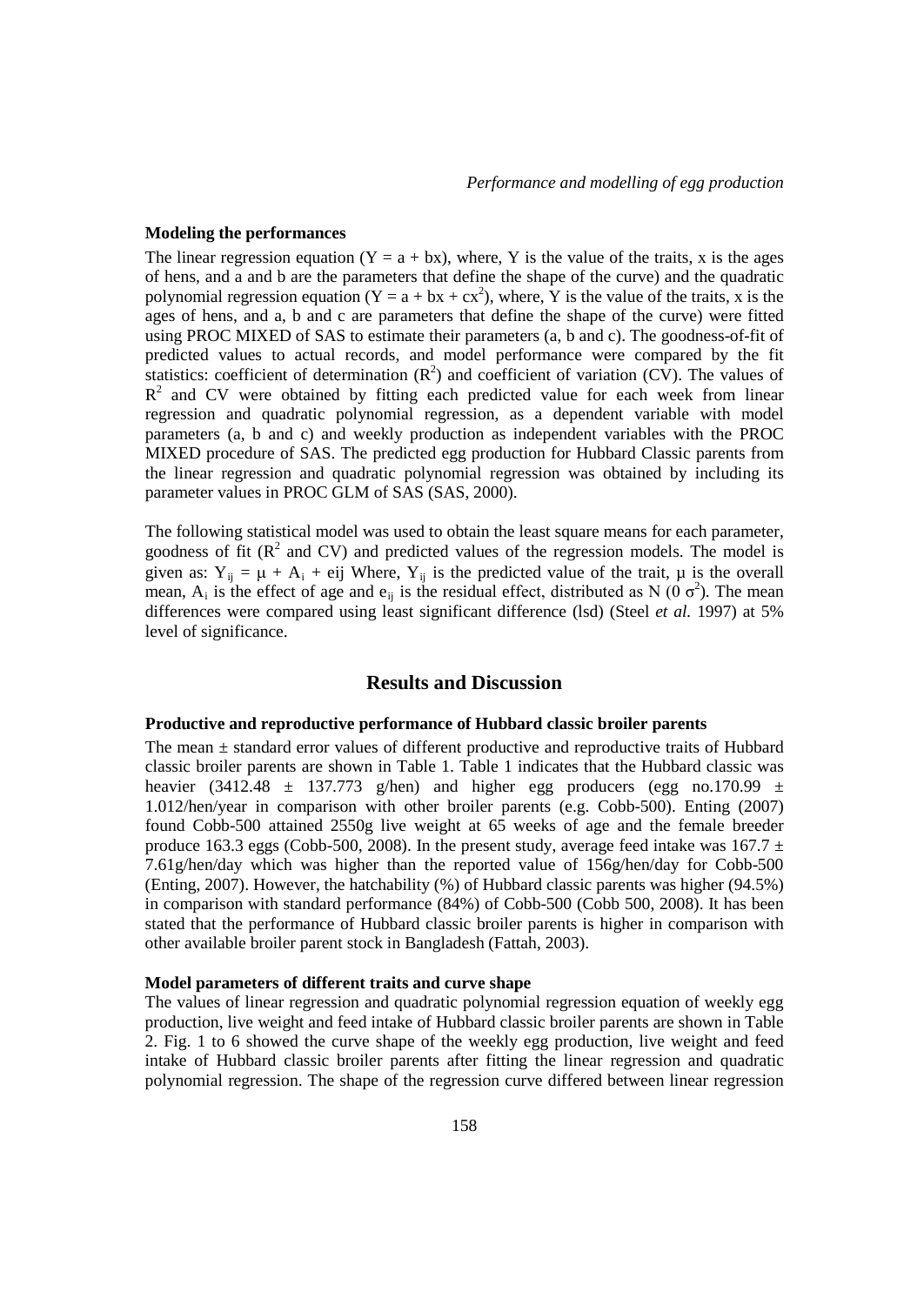Bang. J. Anim. Sci. 2010, 39(1&2)

and quadratic polynomial regression within the same trait. The steepness and the flatness of the curve varied on the model parametrs (a, b and c), number of records and also the mathematical function of the model. Similar factors were reported by Pérochon *et al.* (1996), Vargas *et al.* (2000); Brown *et al.* (2001) and Alam *et al*. (2009). The 2 parametric simple linear regression model does not provide the typical curve shape for different traits. However, typical curve shape for egg production and live weight was observed after fitting the quadratic polynomial regression. Therefore, it can be stated that the 4 or more order polynomial models or other nonlinear or logistic models could provide typical shape of the curve. Miyoshi *et al.* (1996) showed that nonlinear models provided good shape for egg production.

| Table 1. Productive and reproductive performance of Hubbard classic broiler parents |  |  |  |  |
|-------------------------------------------------------------------------------------|--|--|--|--|
|-------------------------------------------------------------------------------------|--|--|--|--|

| <b>Traits</b>                       | $Mean \pm SE$    |
|-------------------------------------|------------------|
| Average weight $(g)$                | $3412 \pm 137.7$ |
| Average feed intake $(g/day/bird)$  | $167.7*+7.61$    |
| Total egg production (no/bird/year) | $171*+1.0$       |
| Egg production $(\%)$               | $69.7 \pm 14.33$ |
| Hatchability (%)                    | $94.5 + 9.93$    |

 $*P<0.05$ 

### **Actual and predicted yields of different traits**

The actual and predicted mean  $\pm$  standard error values of different traits of Hubbard classic broiler parents are shown in Table 1 and 2.

|                                                                         | Table 2. Estimated model parameters (a, b and c), fit statistics $(R^2 \text{ and } CV)$ and |  |  |  |  |  |  |  |  |
|-------------------------------------------------------------------------|----------------------------------------------------------------------------------------------|--|--|--|--|--|--|--|--|
| predicted values of different traits of Hubbard classic broiler parents |                                                                                              |  |  |  |  |  |  |  |  |

| <b>Traits</b>     | <b>Linear regression</b> |                                                                     |                     | <b>Polynomial regression</b> |                          |                        |  |
|-------------------|--------------------------|---------------------------------------------------------------------|---------------------|------------------------------|--------------------------|------------------------|--|
|                   | Egg<br>production        | Live weight                                                         | <b>Feed intake</b>  | Egg<br>production            | Live weight              | <b>Feed intake</b>     |  |
| Intercept $(a)$   | $4.18^x + 0.411$         | $3362.11^{x} +$<br>70.701                                           | $171.45 +$<br>3.145 | $1.15^{y} + 0.619$           | $2584.19^{y}+$<br>7.451  | $172.55 \pm$<br>2.848  |  |
| Slope(b)          | $0.01y + 0.009$          | $1.24^{\circ} \pm 1.566$ $-0.07 \pm 0.069$ $0.16^{\circ} \pm 0.029$ |                     |                              | $38.51^{x}+$<br>1.747    | $-0.13 \pm 4.282$      |  |
| Curve shape $(c)$ |                          |                                                                     |                     | $-0.0016 \pm$<br>0.0003      | $-0.42 + 0.011$          | $0.00059 \pm$<br>0.017 |  |
| $R^2$             | $0.10^{y} + 0.037$       | $0.04 + 0.001$                                                      | $0.07 + 0.001$      | $0.19^{x} + 0.009$           | $0.04 + 0.110$           | $0.06 + 0.061$         |  |
| CV                | $25.87^{x} +$<br>0.245   | $6.12 + 0.123$                                                      | $5.54 + 0.165$      | $24.12^y +$<br>0.365         | $6.11 + 0.335$           | $5.51 \pm 0.221$       |  |
| Predicted         | $163.23^y$<br>±0.099     | $3416.67^y +$<br>0.218                                              | $178 + 0.135$       | $164.53^{x}$ ±<br>0.033      | $3517.22^{x} +$<br>0.715 | $177.69 \pm$<br>0.761  |  |

Means with different superscripts (x and y) between models within trait are different at P<0.05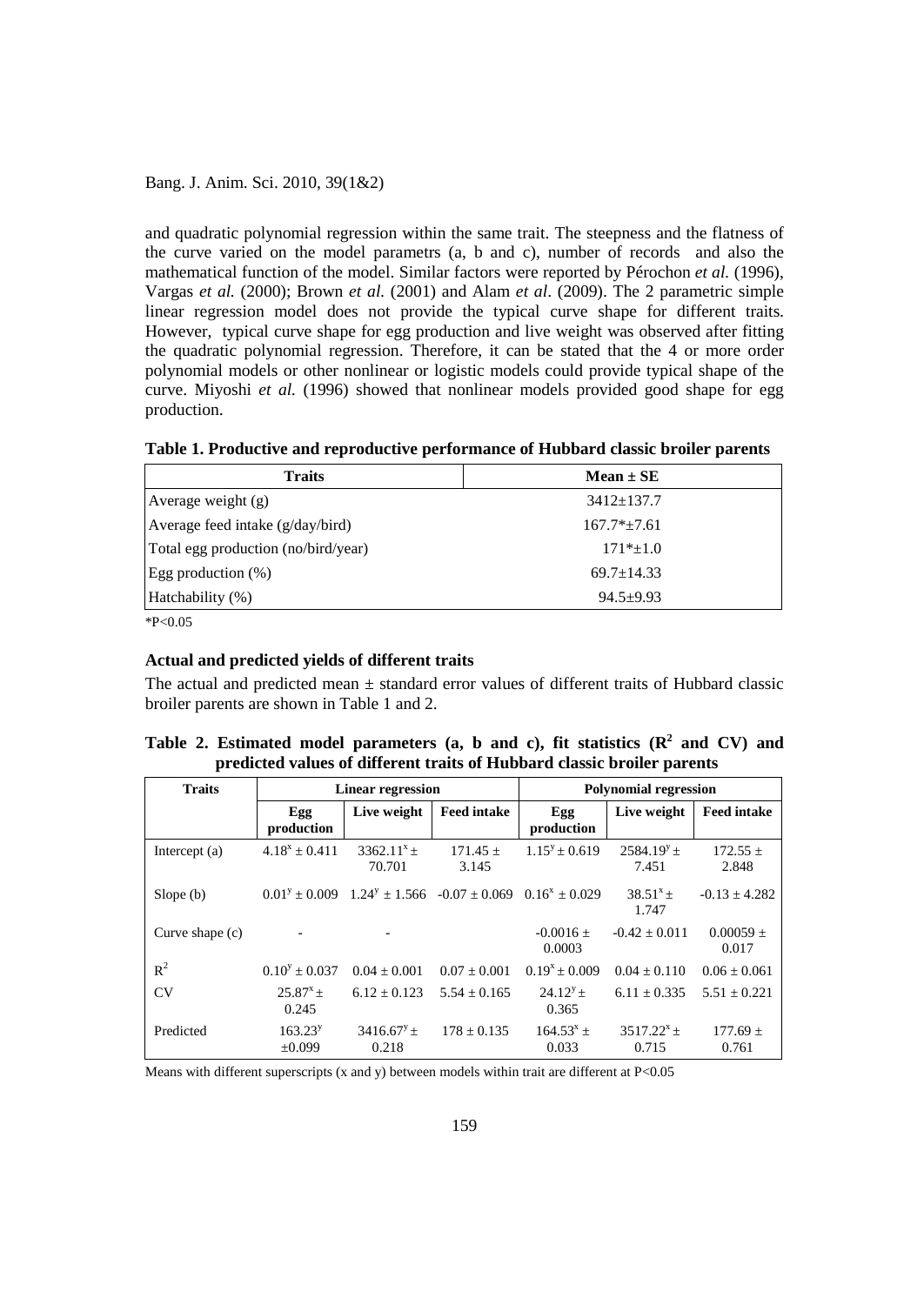

**Fig. 1. Curve of the different traits for Hubbard classic broiler parents obtained from linear regression and quadratic polynomial regression**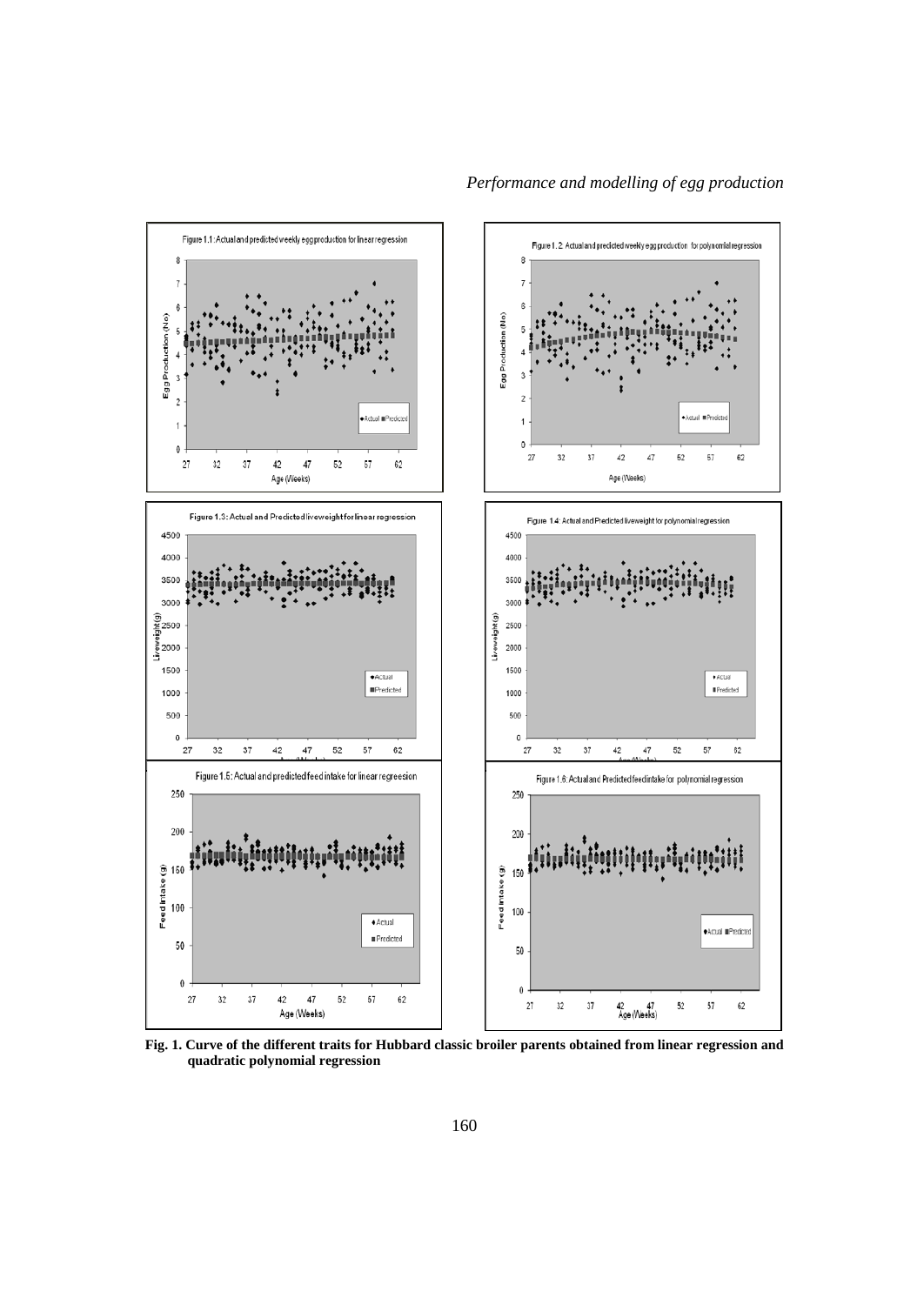Bang. J. Anim. Sci. 2010, 39(1&2)

The total average live weight and feed intake calculated by the BRAC were lower than the values predicted from the regression equations (Table 1 and 2) but they calculated higher egg production than the predicted yield. The lower  $R^2$  and CV value of live weight and feed intake indicated the differences between models and also between actual and predicted value. The higher  $R<sup>2</sup>$  and CV values indicated a good fit between models and also between actual and predicted values (Alam *et al.*, 2009).

This finding differed with the results obtained by Alvarez and Hocking (2007). Who reported that the actual and predicted egg production was similar with higher  $R^2$  value (0.93-90.98). The primary reasons for the lower values in this study might be due to the fact that there was no attempt to account for the shape of production and also about the growth curve and there was no adjustment to length of production. The length of egg production has the positive effects on total egg production agreed well with McAinsh and Kristensen (2004) and Johnston and Gous, (2006). Besides, the predicted yield also differed with the predicted ability of the model parameters, model functions. Similar factors were also reported by Vargas *et al.* (2000); Brown *et al.* (2001) and Alam *et al.* (2009).

## **Conclusion**

The Hubbard classic broiler parent has appeared to be a good performer under Bangladesh condition. The total average live weight and feed intake calculated to be lower but BRAC report showed higher egg production than the predicted values as they failed to account for the shape of egg production and growth curve. Therefore, for calculating the actual egg production all the factors should be considered. This study might be helpful in reducing the costing for record keeping through an estimate on the total number of egg produced. Further study is needed with 4 or more order polynomials and other non-linear and logistic models for the estimation of predicted total yields. This study will also assist researchers and business personnel's in decision making on rearing any broiler parents.

## **Acknowledgements**

The authors express their sense of gratitude to the authority of Chittagong Veterinary and Animal Sciences University for their support and encouragements for this study. The authors are also grateful to the BRAC authority for their cordial cooperation.

# **Literature Cited**

- Alam, M. R., Khan, M. K. I. and Khanom, J. 2009. Prediction of lactation milk yield from test day records using wood model. Wayamba Journal of Animal Sciences, Date: 2009-10-17 Number: 1255776225.<http://www.wayambajournal.com/papers/1255776225.php>
- Alvarez, R. and Hocking, P. M. 2007. Stochastic model of egg production in broiler breeders. Poult. Sci., 86: 1445-1452.